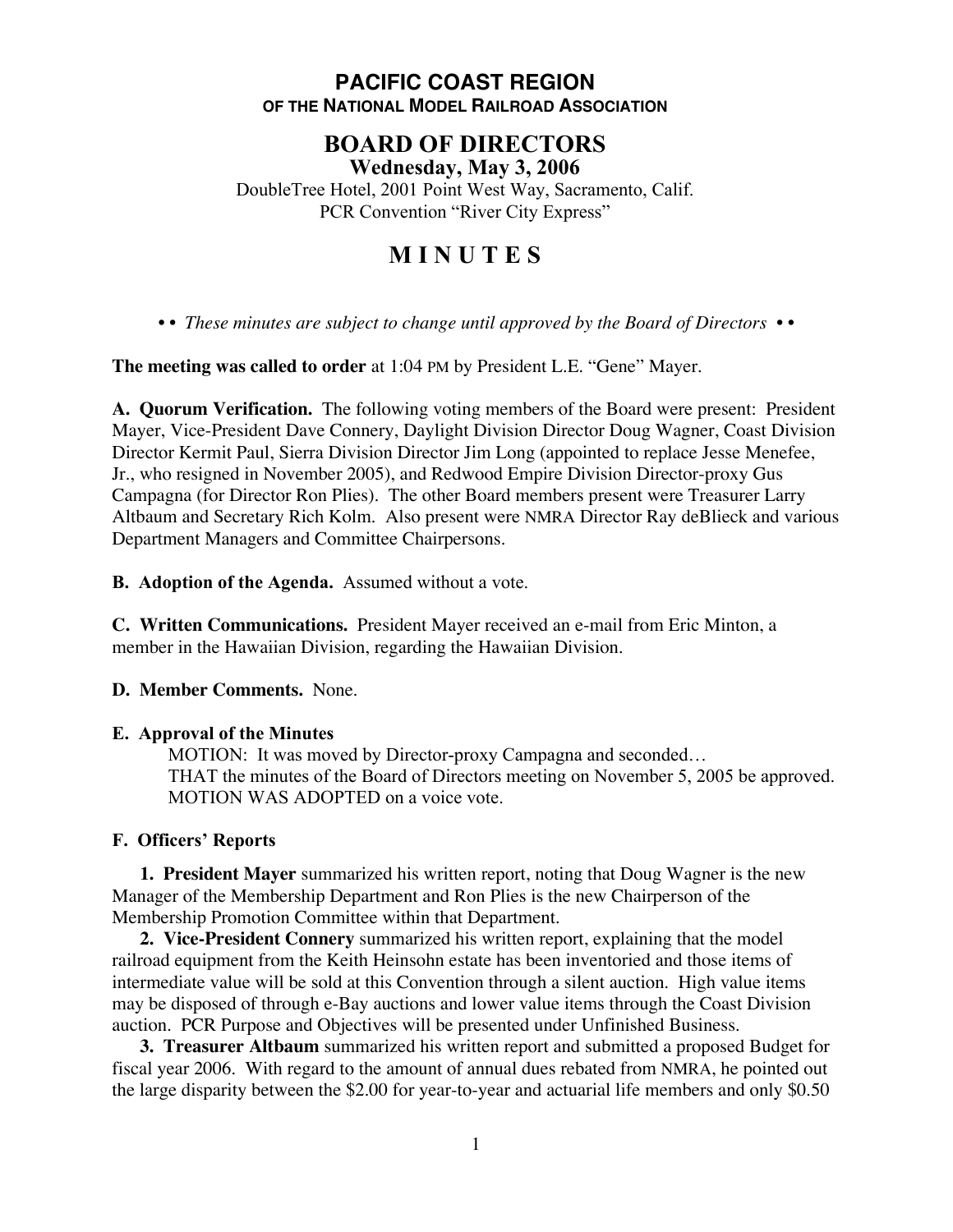for non-acturial life members. The non-actuarial life members are treated like second-class citizens, he said. Even student members have \$1.00 rebated. It was suggested that President Mayer address this disparity through the Regional Advisory Council.

**4. Secretary Kolm** had no report.

#### **G. Directors' Reports**

**1. Daylight Division: Director Wagner** summarized his written report.

**2. Coast Division: Director Paul** had no written report, but announced that Jack Verducci and Marvin Costello are each receiving the Master Model Railroader award.

**3. Sierra Division: Director Long** had no report since he was recently appointed.

**4. Redwood Empire Division: Director-proxy Campagna** said a written report was submitted.

**5. Hawaiian Division**: No director, no report, and the Division is inactive.

## **H. Department Reports**

## **1. Administration Department**

**• Ballot Committee.** Chairperson Jim Providenza submitted a written report with the results of the election of Division Directors:

- Doug Wagner was re-elected in Daylight Division
- Kermit Paul was re-elected in Coast Division
- Jim Long was elected in Sierra Division
- Gus Campagna was elected in Redwood Empire Division
- Three write-in names for Director in the Hawaiian Division, each with one vote.

MOTION: It was moved by Vice-President Connery and seconded…

THAT the report on the election of Division Directors submitted by Jim Providenza, Chairperson of the Ballot Committee, be accepted and all ballots, except those ballots from the Hawaiian Division, be destroyed.

MOTION WAS ADOPTED on a voice vote.

President Mayer said the question of a Director representing the inactive Hawaiian Division will be reviewed. The Board will need to know whether the three write-ins are valid candidates, whether they would serve if elected, and whether there are sufficient members with an interest in operating a Division program.

**• Audit Committee**. President Mayer said the Committee has not yet conducted an audit of the PCR financial accounts.

**• Storekeeper**. Steve Skold submitted a report with an inventory of PCR property.

**• Nominating Committee.** President Mayer said he will appoint an interim Chairperson to seek and evaluate potential candidates for President and Vice-President. A slate of candidates has to be reported to the Ballot Committee by December 1. [*Secretary's note: It was reported after the meeting that Bill Kaufman accepted the appointment*.]

**• Long Range Plan Implementation Committee.** Vice-President Connery said the former plan cannot be followed because of changes brought on by the restructuring of NMRA. The plan needs to be revised.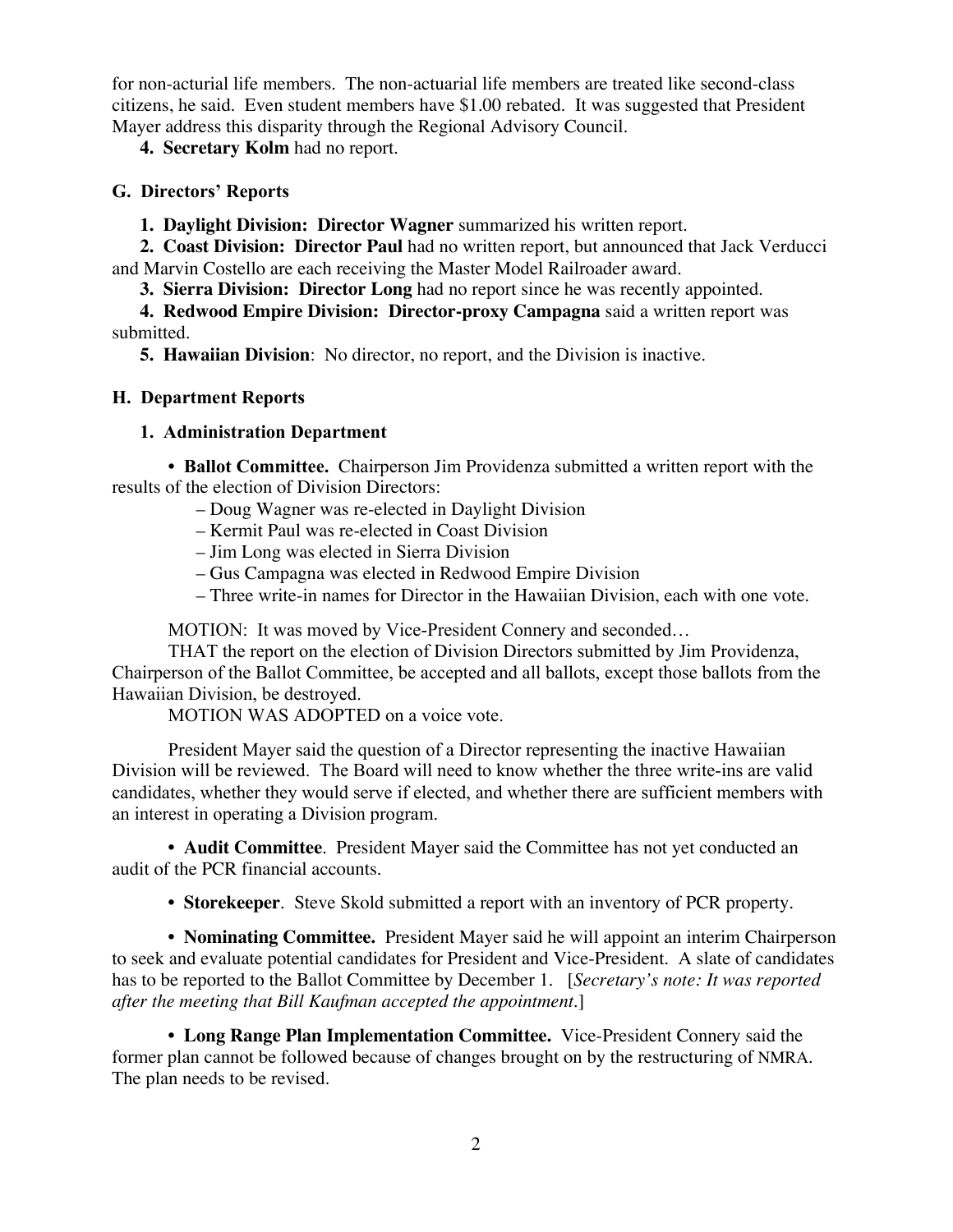**2. Membership Department.** Doug Wagner is the new Manager of the Department. He said he will be looking at what needs to be accomplished.

**3. Publications Department.** Manager Gus Campagna looked into putting out a quarterly communication of PCR news and information through the Division newsletters. His report and proposal and the Board action are covered under Unfinished Business Item I.3 below.

## **4. Convention Department.**

**• Status of Annual Conventions.** Manager Dennis Stokely reported on the current convention, "River City Express," and the 2007 convention in Santa Cruz, "Sun Tan Special". He said he is looking for chairpersons and proposals for conventions in Coast Division in 2009 and in Redwood Empire Division in 2010. The proposal for 2008 will be presented by John Houlihan (see below).

**• Promoting Convention Attendance.** Manager Stokely proposed that there be a discount for first-time convention attendance, with the amount of the discount covered by PCR. This stimulated Board discussion about how the conventions are promoted, especially to new members of PCR. The issue is how to attract members who normally do not attend the conventions. One thought was a special clinic for first time attendees to explain how to get the most out of a convention. This issue is tied in with membership promotion in the Membership Department. In the discussion it was pointed out that (1) the PCR already carries the risk of financial loss from a convention, and (2) the Convention Host Committee for Santa Cruz next year can set its own pricing policy for registration. There was no Board action on Manager Stokely's proposal.

**• 2008 Fresno, "Sierra Memories".** John Houlihan, Chairperson of the Convention Host Committee, presented his proposal for the convention. He went over the details, distributed a handout, and responded to questions from the Board. The convention will be at the Ramada Inn University in Fresno, April 30 to May 4.

MOTION: It was moved by Director Campagna and seconded... THAT the proposal for the 2008 PCR Convention in Fresno be accepted. MOTION WAS ADOPTED on a voice vote.

**5. Contest Department.** Manager Bill Scott presented his proposed changes to the Contest Directory for Board approval. He distributed a handout and explained that these changes are necessary to make the Directory consistent with the amendments to the Manual of Operations last year.

MOTION: It was moved by Director Long and seconded... THAT the proposed changes to the Contest Directory be approved. MOTION WAS ADOPTED on a voice vote.

- **6. Achievement Program Department.** Not present, no report.
- **7. Non-Rail Activities Department.** Not present, no report.

## **I. Unfinished Business**

**1. Develop PCR Purpose and Objectives.** Vice-President Connery presented a statement of Purpose and Objectives for Board consideration. He pointed out that the Region needs a guide as it moves forward under the new NMRA Regulations. The intent is to have a strong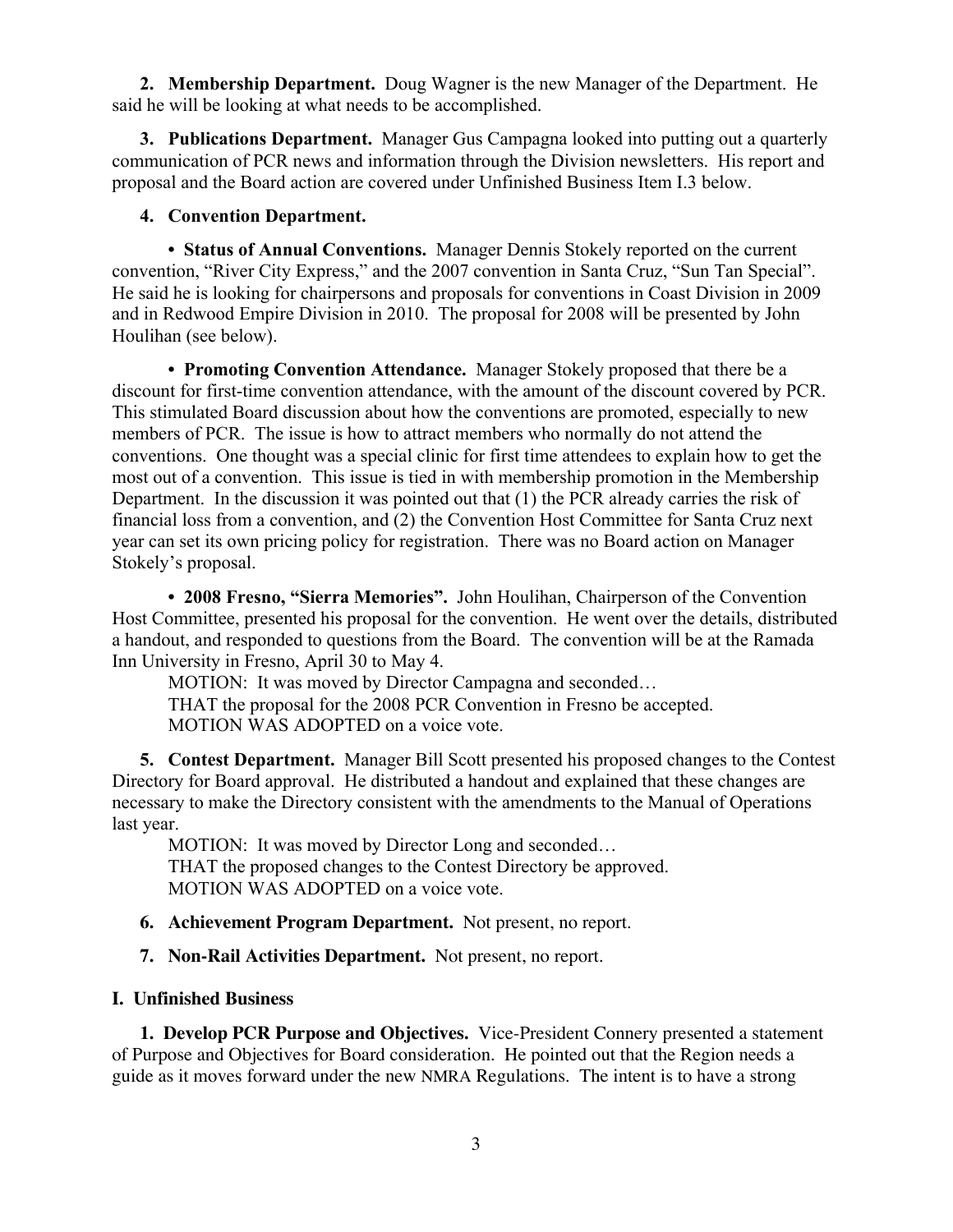program of activities to retain members, which in turn will support an organized effort to bring in new members.

MOTION: It was moved by Director Long and seconded...

THAT the statement of PCR Purpose and Objectives be accepted and added to the Manual of Operations.

MOTION WAS ADOPTED on a voice vote.

**2. Disposition of Heinsohn estate items.** Vice-President Connery covered this in his report under Item B.2.

**3. Plan to send Regional news to all members at least quarterly.** The first issue of the *Branch Line* each year is sent to every PCR member, and the other three issues go only to members who subscribe through their NMRA dues. Region contact with all members at least four times per year is very important.

Gus Campagna, Manager of the Publications Department, presented a comprehensive plan to send PCR news to all members through the Division newsletters. The Publications Department would send Division editors two pages (one sheet, two sides) ready for publication during each of the last three quarters of the year. He proposed funding from PCR with one first class postage stamp per member for each issue. He recognized that the newsletters are on different schedules and some can use electronic copy and others need hard copy. The program should be voluntary—if a Division doesn't want to do it then the Publications Department would publish and mail it to members in that Division. In the discussion it was pointed out that the original proposal was to send the two pages only to those who are not *Branch Line* subscribers. Manager Campagna pointed out that his recommendation is an easier approach and there would be differences between the content of the Division-level two pages and the *Branch Line*. The Board considered creation of the program and its Division-level funding in separate motions.

MOTION: It was moved by Director Long and seconded…

THAT the Publications Department provide two pages of Regional news and information to each Division newsletter editor four times per year and ask each editor to publish it with the Division newsletters.

MOTION WAS ADOPTED on a voice vote.

In the discussion of funding it was argued that the Division-level publication should be only three times per year, excluding the first quarter of each calendar year when all PCR members receive the *Branch Line*.

MOTION: It was moved by Vice-President Connery and seconded…

THAT the PCR allocate 39 cents per member three times per year (\$1.17) to each Division if they publish the regional news and information provided by the PCR Publications Department and send it to all members in the Division.

MOTION FAILED on a vote of 1 in favor and 5 opposed.

It was argued that instead of the 39-cent postage stamp approach, Divisions that publish the Regional news and information should receive half of PCR's annual NMRA dues rebate.

MOTION: It was moved by Director Long and seconded…

THAT PCR provide funds to each Division in an amount equal to 50 percent of the dues rebate that PCR receives from NMRA for members within the Division each year, with the stipulation that two pages of regional news and information be published and distributed to all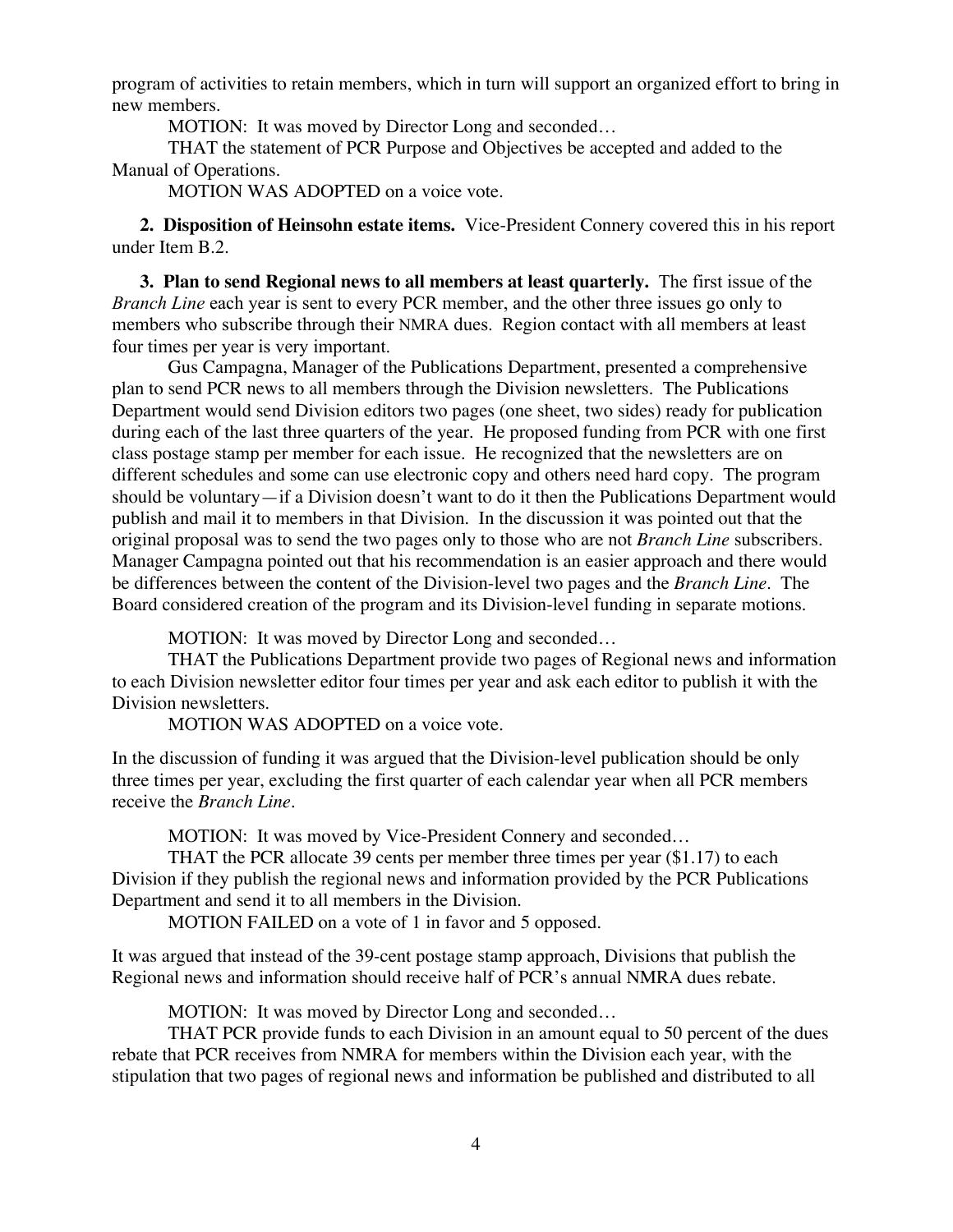members in the Division three times per year, not including the first calendar quarter, such regional content to be furnished by the PCR Publications Department.

MOTION WAS ADOPTED on a voice vote.

**4. Model contest alternatives.** Ron Plies was not present.

#### **J. New Business**

**1. Elected Division Directors assume office.** Acknowledged by President Mayer.

**2. Proposed purchase of laptop computers.** Three reconditioned laptop computers were purchased by John Marshall for use at convention clinics, with a recommendation that they be purchased by PCR. President Mayer proposed an alternative, that the Convention Host Committee purchase the laptops and sell them after the convention. There was no Board action to purchase the laptops.

**3. Proposed lower convention registration fee for first-time attendees.** This was covered in Item H.4, Convention Department report ("Promoting Convention Attendance").

**4. Regional services for members in the Hawaiian Division.** Not discussed. (See President Mayer's comments regarding the Hawaiian Division under Item H.1.)

**K. Budget.** Treasurer Altbaum presented a proposed Budget for fiscal year 2006, which will be adjusted with the addition of funding to the Divisions for publication of Regional news and information and interest income from the 21st Century Convention account (as proposed at the November 5, 2005 Board meeting).

MOTION: It was moved by Director Long and seconded…

THAT the Budget proposed by Treasurer Larry Altbaum for fiscal year 2006 be approved with the Treasurer's addition of two items: (1) distribution of funds to the Divisions for publishing PCR news three times per year, and (2) interest income from the 21st Century Convention account.

MOTION WAS ADOPTED on a voice vote.

**L. Announcements.** The next Board of Directors meeting will be at 1:00 pm on Saturday, November 18, 2006 in Santa Cruz (not on October 21 as originally discussed).

**M. Adjournment.** The meeting was adjourned at 5:10 pm.

Respectfully submitted,

Rich Kolm PCR Secretary

Attachment